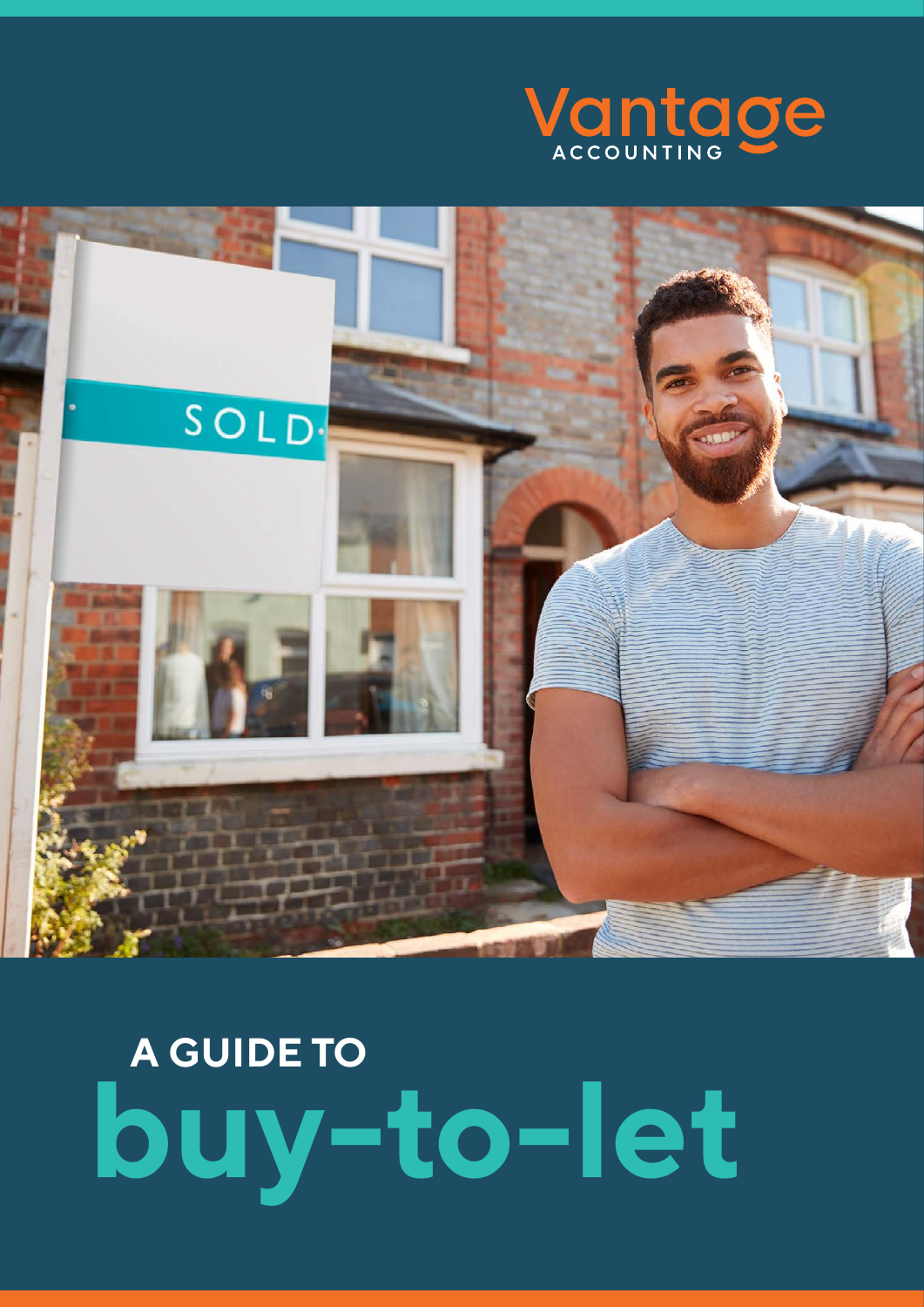### **Introduction**

Stagnant wages and rising living costs are driving people to find new ways to earn an additional income. Investing in a buy-to-let property can provide you with a steady stream of income, as well as offering you the chance to save and invest for the future.

Why is investing in buy-to-let properties a great idea? We think this quote from our literary wordsmith and Tax Manager, Sean Gregory, sums it up quite nicely;

*"There are many ways to make money in this world… but none quite so satisfactory as a passive income."*

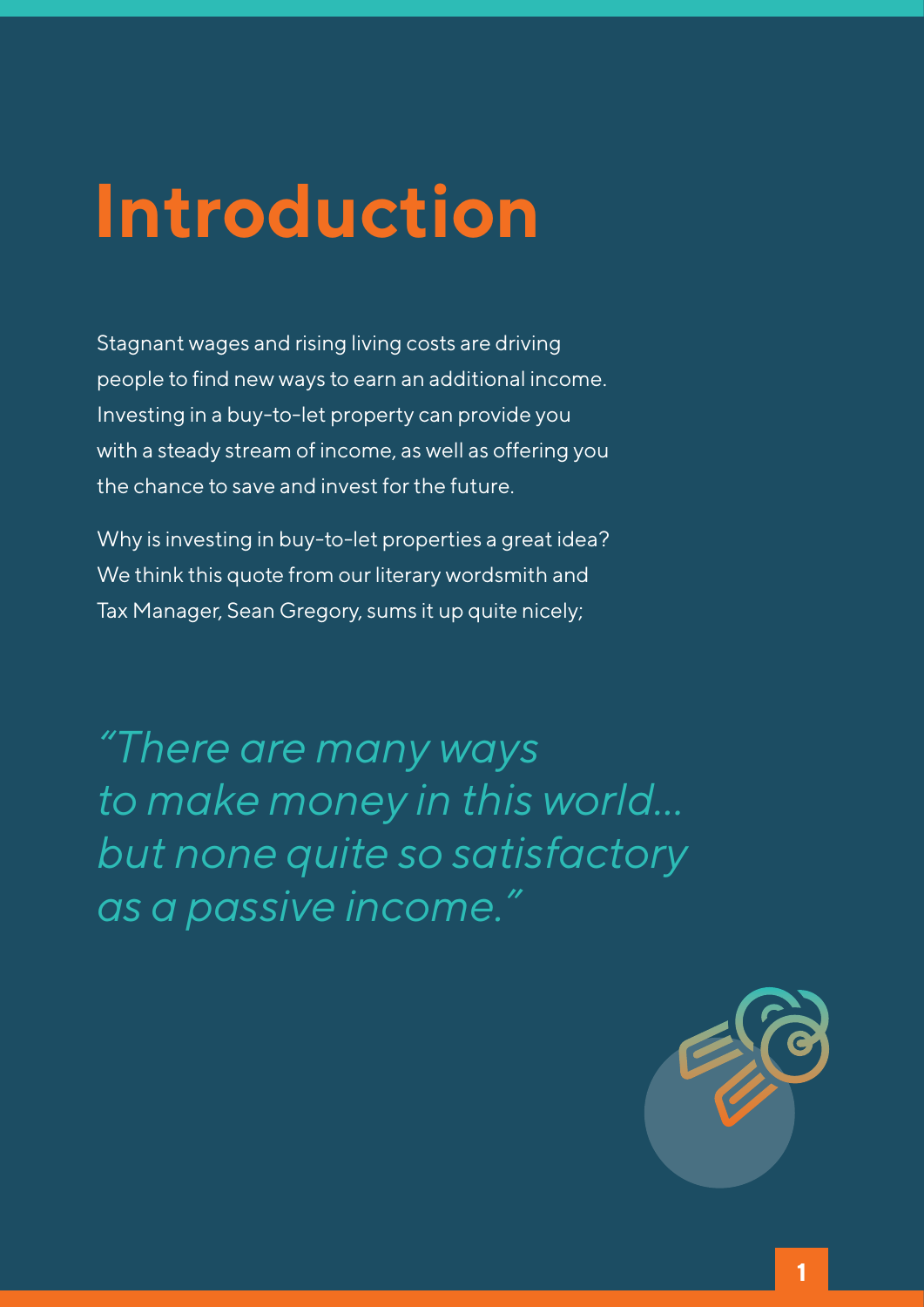# **Contents**

| <b>WHAT IS 'PASSIVE INCOME'?</b>                                            | 3              |
|-----------------------------------------------------------------------------|----------------|
| <b>AM I READY TO BECOME A LANDLORD?</b>                                     | 4              |
| <b>HOW TO PURCHASE BUY-TO-LET PROPERTY</b>                                  | $5 - 6$        |
| <b>RESPONSIBILITIES AS A PERSONAL OWNERSHIP LANDLORD</b>                    | $\overline{ }$ |
| <b>WHAT TO EXPECT IF YOU DECIDE TO INCORPORATE</b>                          | 8              |
| <b>HOW TO FUND A LIMITED COMPANY</b>                                        | $9 - 10$       |
| <b>LIMITED COMPANY DIRECTOR'S RESPONSIBILITIES</b>                          | $11 - 12$      |
| <b>TAKE THE TEST:</b><br>IS BUYING THROUGH A LIMITED COMPANY RIGHT FOR YOU? | 13             |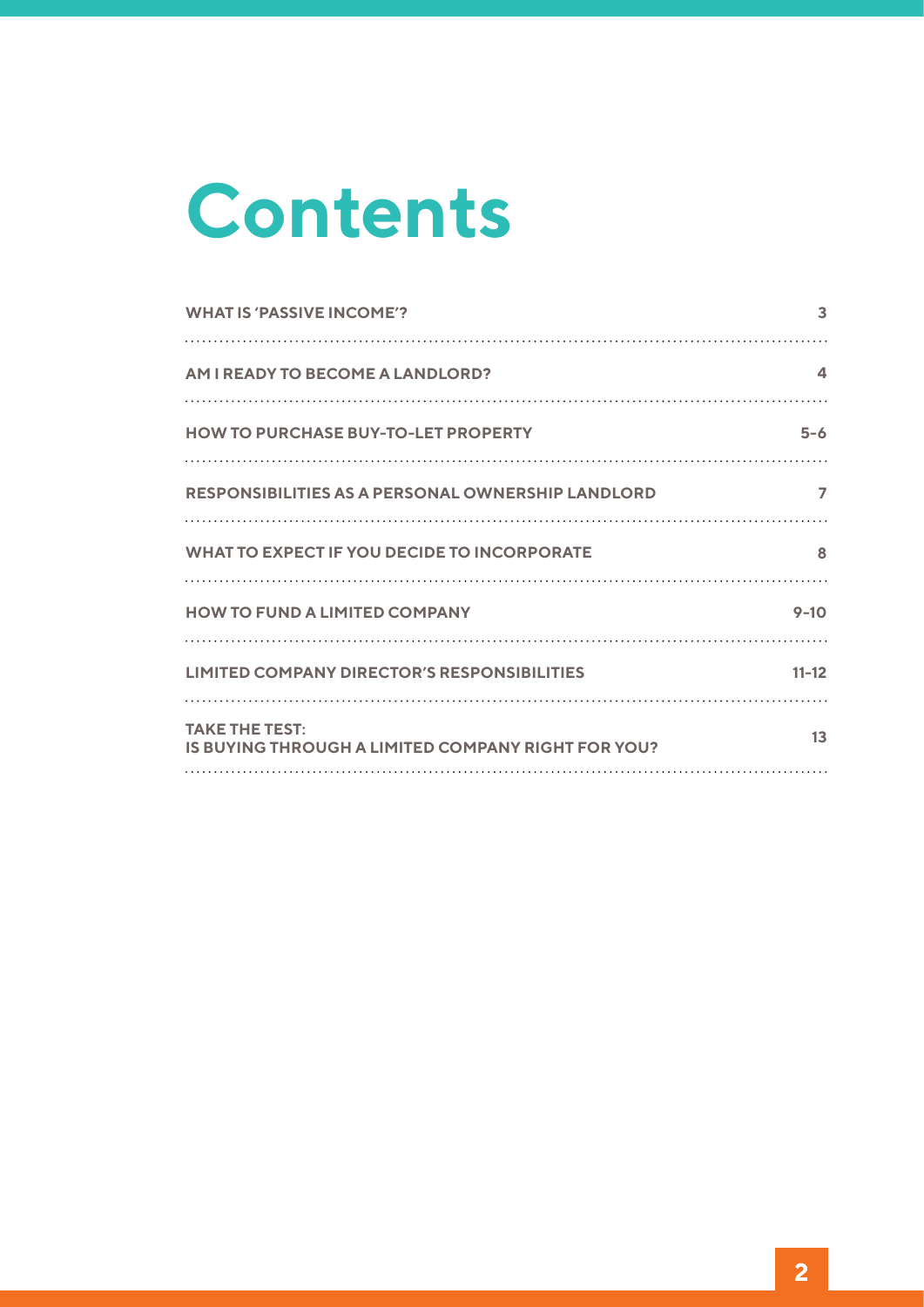### **What is 'passive income'?**

**If you're not familiar with the term 'passive income', it refers to earning an income from something that you are not actively involved with. It is commonly associated with income that someone makes from a rental property.**

Although we're sure many landlords wouldn't describe managing a rental property as being 'passive'!

Whether you're considering becoming a landlord for the first time, you're on the cusp of purchasing a second property or are looking to become the next big property tycoon, we can help you achieve your goals. With 20 plus years' experience working with individuals and small businesses, we are proud to

class ourselves as experts in property Accountancy and Taxation.

We understand that being a landlord is becoming a more complicated proposition and we're sure you have many questions.

So, we've put together this brief guide to look at the pros and cons of becoming a landlord and the options available for funding a buy-to-let property.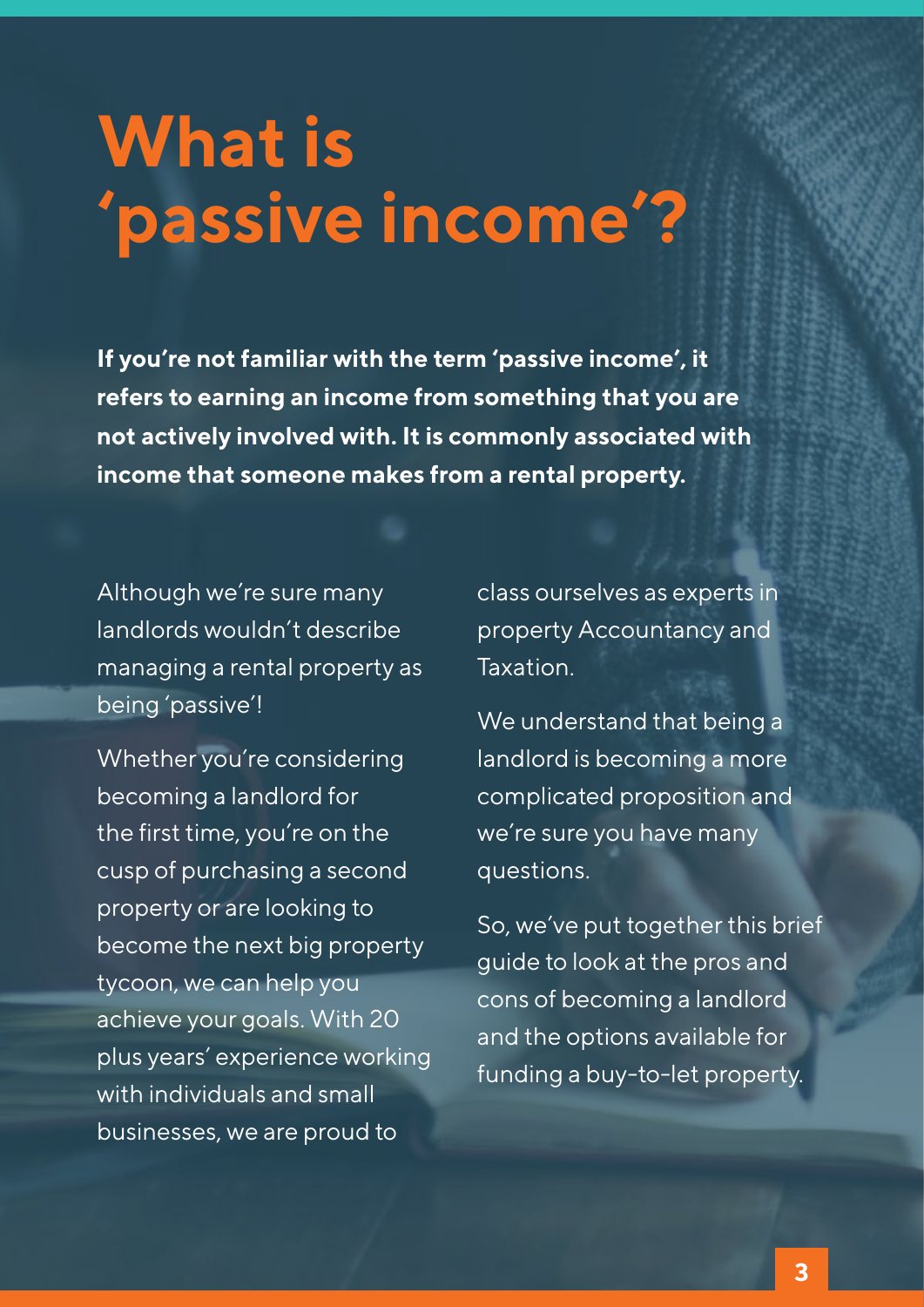### **Am I ready to become a landlord?**

**There are many reasons to become a landlord. From conversations we've had with our clients over the years, the most common reasons are:**

- • To make use of an inherited property
- As a source of additional income
- • For investment purposes/capital appreciation
- • To gain an income from the family property whilst working overseas



#### **Whatever the reason, here are some things to consider first:**

| <b>Pros</b>                                           | Cons                                                                                                 |
|-------------------------------------------------------|------------------------------------------------------------------------------------------------------|
| <b>Additional Income</b>                              | The extra taxes that come with earning<br>an additional income                                       |
| Investment                                            | Extra time and resources spent on<br>managing the investment                                         |
| The opportunity to build a portfolio<br>of properties | Market volatility; property prices and<br>demand for rental properties, can go<br>up as well as down |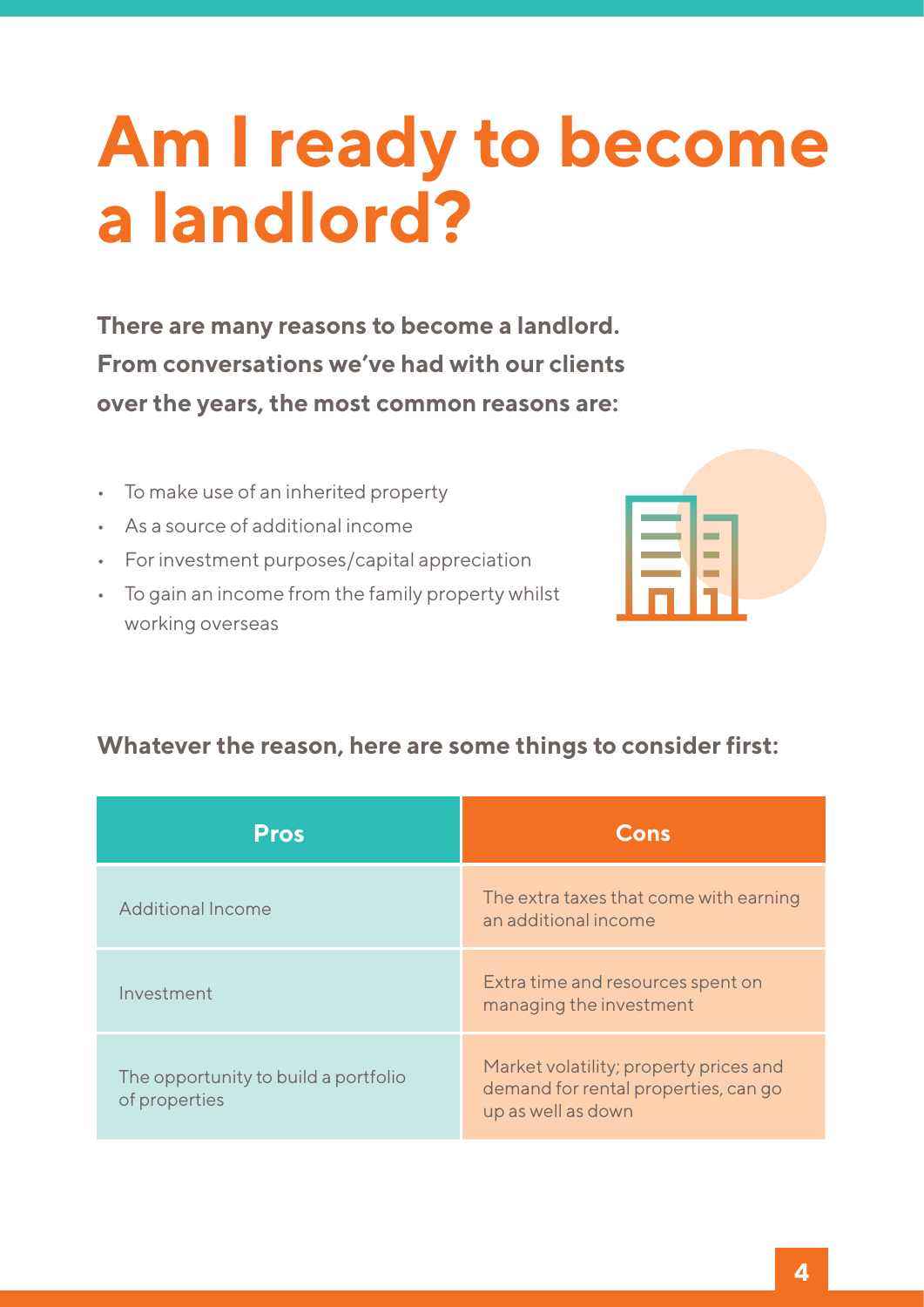## **How to purchase a buy-to-let property**

There are two main ways to purchase a buyto-let property, either through **personal ownership** or through a **limited company.**

> Due to the recent changes in legislation which has arguably adversely affected landlords, many are considering the incorporation route; this is in part to avoid the changes in how mortgage interest (very often the biggest single expense a landlord has to face) and other finance charges are treated as expenses.

A company can still claim 100% relief on interest relating to the purchase of a property, whereas an individual cannot do the same. While this may sound like a big enough reason to incorporate, there are other considerations.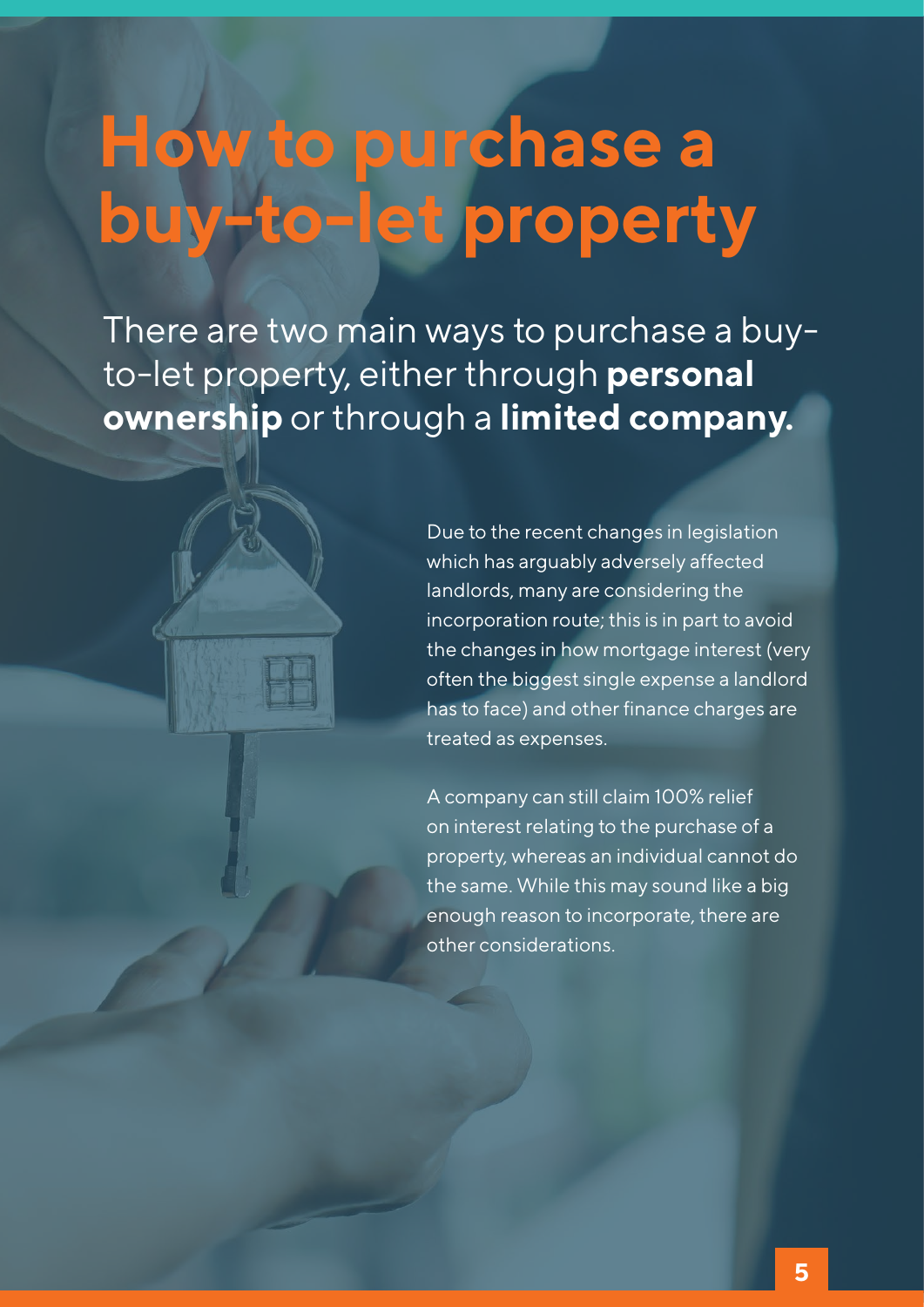

### **Should i purchase through a limited company?**

The first major obstacle to incorporation is if you already own the property. You will effectively have to sell the property to your own limited company – which will give rise to a capital gain and stamp duty.

In broad terms, if you want to gain immediate access to any profit generated from your rental property, it is better to own the property personally. That way, you are only taxed on the profit you make at your relevant rate of tax.

A limited company will add an additional layer of tax on your profits. Firstly, your company will be taxed on its profits, via corporation tax (currently 19%). Then, you will be taxed on the drawings you make – these will normally be dividends and are taxable at 0% for the first £2,000, then 7.5%, 32.5% and 38.1% dependant on levels of other income.

Another consideration is that when you come to sell the property, you will as the personal owner have the benefit of a capital gains allowance to offset some of the taxable gain. This is doubled if you own the property with a partner. There is no such allowance if the company decides to sell up.

If, however you want to leave the profits in your company to build up capital and purchase more properties, then the incorporation route may be the way to go.

Lastly, obtaining a mortgage for a company is sometimes a trickier proposition than as an individual, again we can help with this process by referring you to our associated financial advisers, who are specialists in buy-to-let mortgages.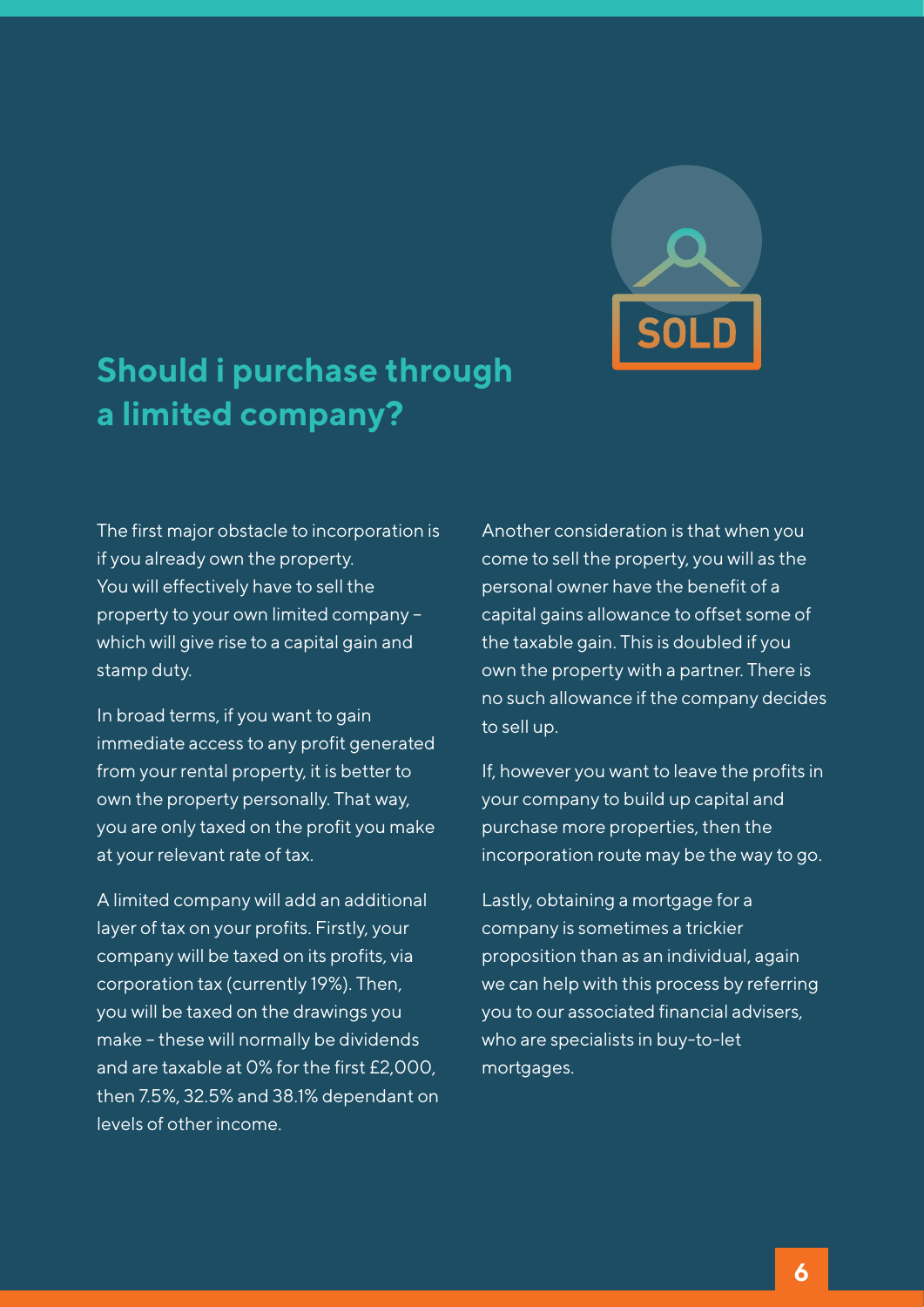### **Responsibilities as a personal ownership landlord**

**If you take ownership personally, then it's your responsibility to keep accurate records of your income and expenses that relate to the buy-to-let property.**

HMRC expect details of your income and expenses to be available to them on demand if they wish to see them. With this in mind, we can help you organise and keep track of your ingoings and out-goings by providing the tools necessary to keep a clear record of how your taxable rental income has been arrived at.

As with any income that has come about through self-employment, you are responsible for submitting details of this income to HMRC through your online self-assessment and for the payment of any tax liabilities.

Self-assessment tax returns need to be submitted and any tax liability paid in full by midnight on 31st January,

following the tax year-end. There are fines and penalties for late submission and payment. Plus, interest will be applied to any outstanding amount. This can soon add-up so it's important to get it done on time.

#### **How do i submit selfassessment tax returns?**

This can be done via HMRC online services (if you have registered). It is also possible for a third party to do this for you. We offer this service as part of our specialist landlord accounting packages.

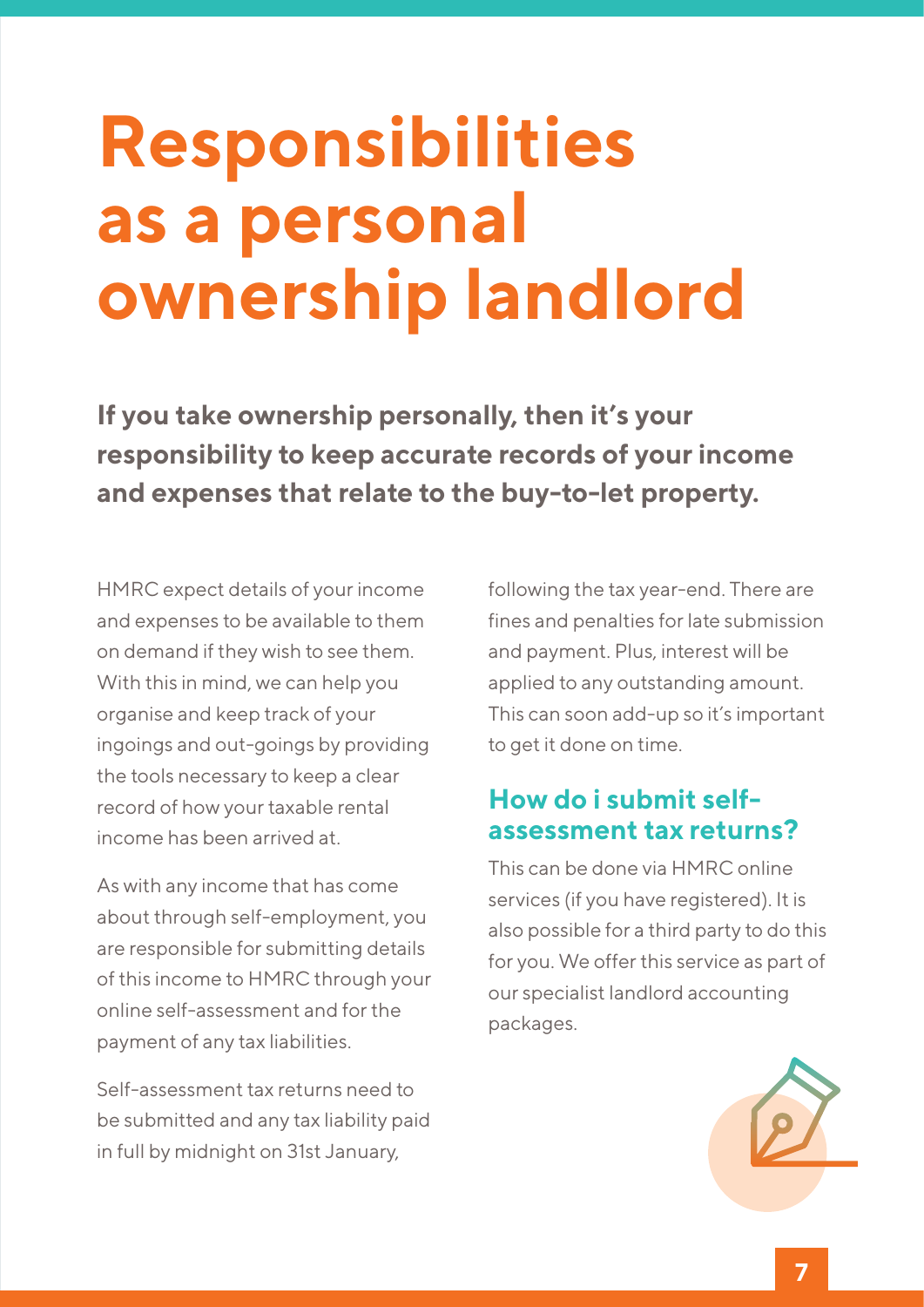### **What to expect if you decide to incorporate**

### **Purchasing a property through an incorporated company is sometimes referred to as a Special Purpose Vehicle or SPV.**

The first thing to think about when looking at renting a property through a limited company is that the company will be a separate legal entity to yourself. This means that any profits, assets and liabilities all belongs to the limited company rather than you as an individual.

#### **CORPORATION TAX LIMITED LIABILITY**

Tax is another big consideration, especially if you earn more than £50,000 from a job or another source of income. The new property company would pay corporation tax (currently 19%) on the profits, with the profit after tax being available to be distributed as a dividend to the shareholders. The tax advantage here is that you can choose whether to take the dividend or leave it in the company. This can vary year on year depending on your own personal circumstances.

One of the biggest reasons that many choose to "go limited" is for limited liability. This essentially means that you can only lose what you put into the company. The important consideration with a company used for letting is that the mortgage provider will sometimes ask that you as an individual personally guarantee the finance, effectively rendering the limited liability almost a void point.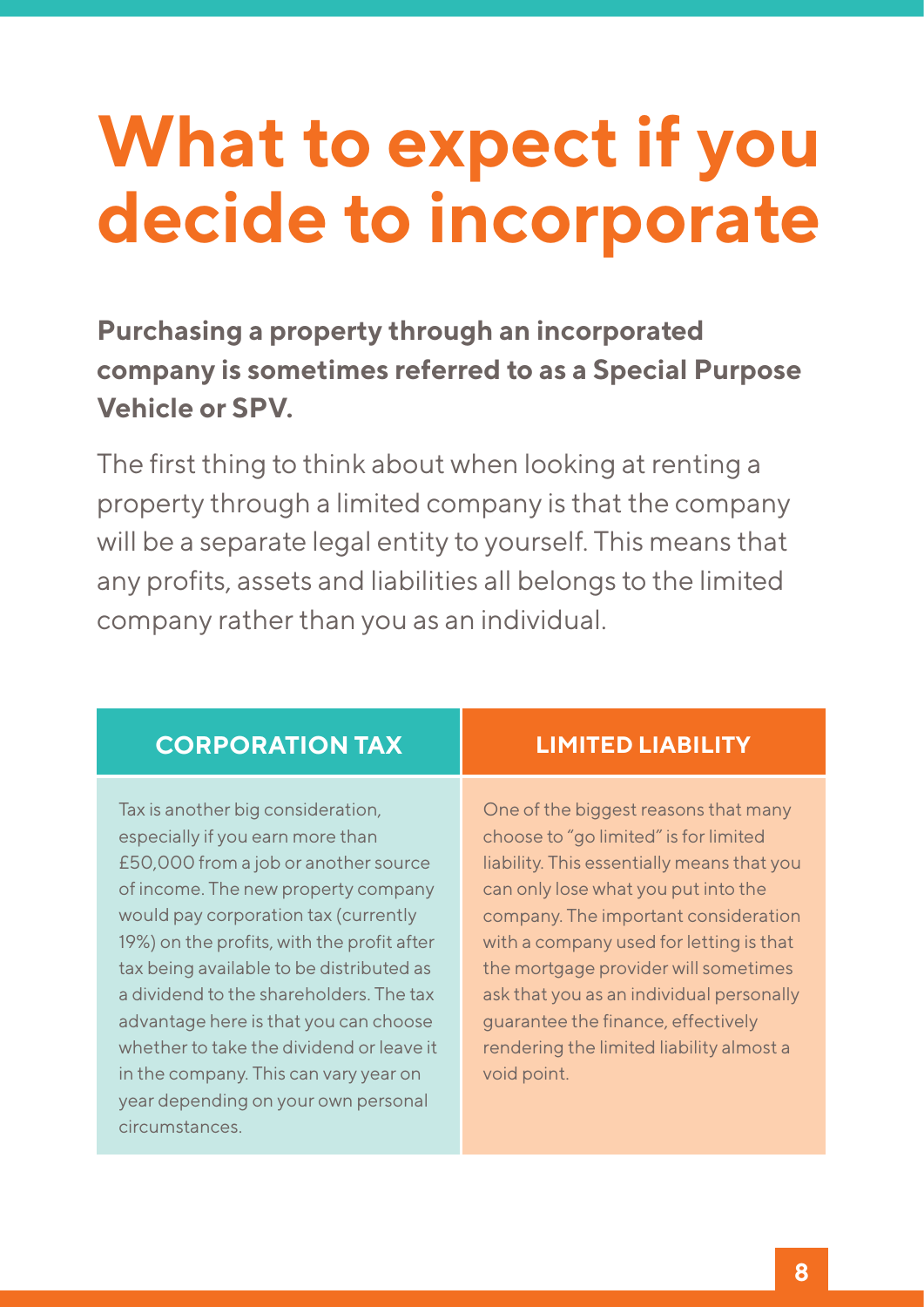# **How to fund a limited company**

When the company is formed, it will be set up with an initial share capital, normally £100, to allow each share to represent 1% of the company. This will be the initial funding of the company. Sadly, you're not able to acquire your rental property with just your £100 investment!

Below are some ways in which you can fund your company and, ultimately, fund that property purchase:

### **Director's loan**

You, as the owner/director, can lend the company money to fund the purchase. Any amounts introduced to the company are simply an unsecured loan and don't need to have any fixed terms for repayment or interest. Plus, the repayments of this loan are tax free. Sometimes it's tax-beneficial for a Director to charge interest on a loan to their company anyway and make use of their personal savings allowance.

#### **Loan from family and friends**

A loan from family or friends works in a similar way to that of a director's loan, but the repayment amounts would be due to the family member or friend rather than yourself as director.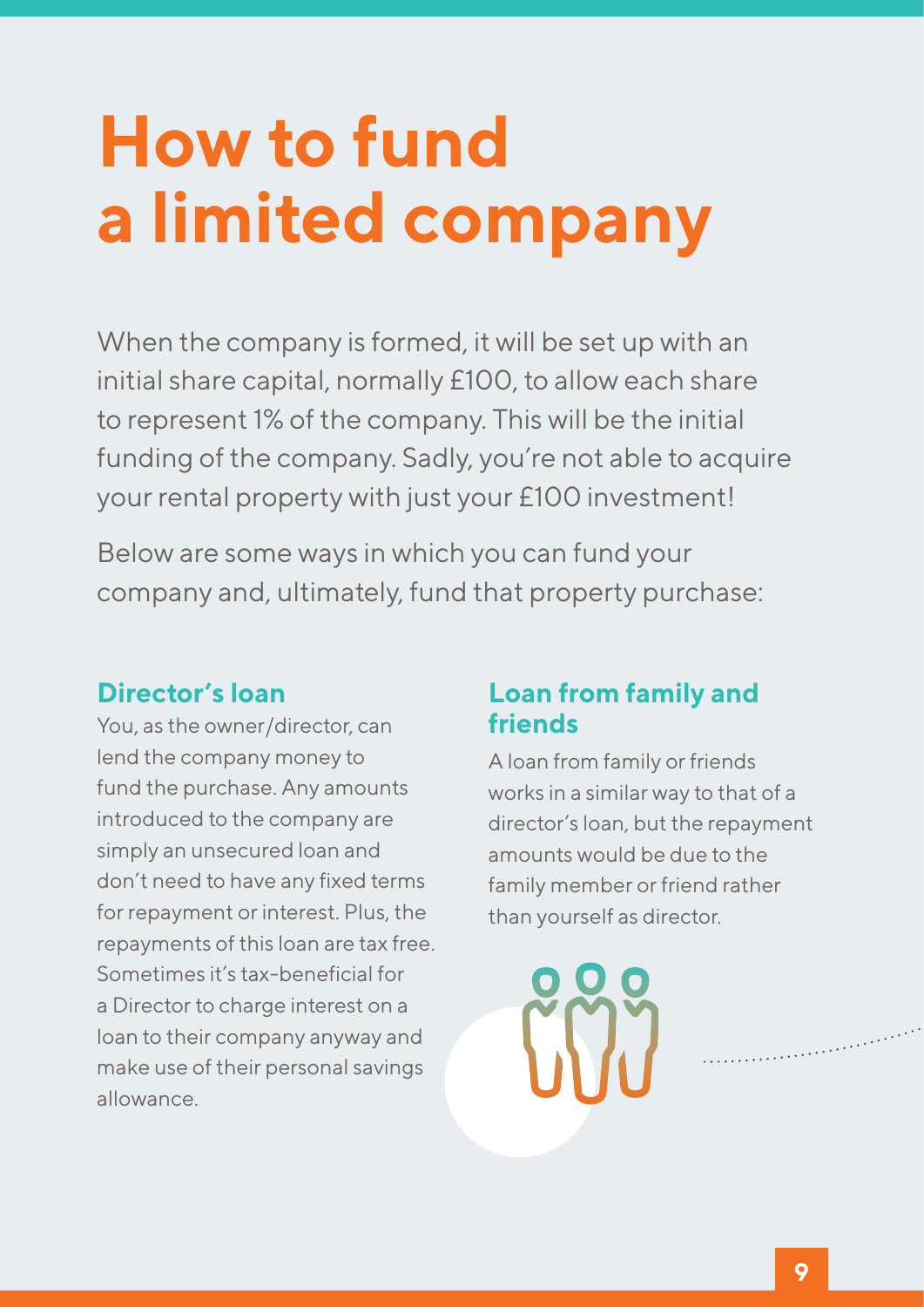#### **Mortgage**

This is the most common way to fund your company. Your company will obtain a mortgage directly and any interest on the mortgage will qualify as a business expense in full.

#### **Business to business loan**

If you already have another trading limited company, then you could look at lending the funds from one of your companies directly to another. The key advantage of this is that you wouldn't pay income tax on the dividends you draw from your company in order to inject into the new company as a director's loan.

We strongly recommend that you speak to us before doing this so as to ensure you don't accidentally give yourself a personal tax bill.



a and a brain and a brain and a brain and a brain and a brain and a brain and a brain and a brain and a brain<br>Carlo and a brain and a brain and a brain and a brain and a brain and a brain and a brain and a brain and a br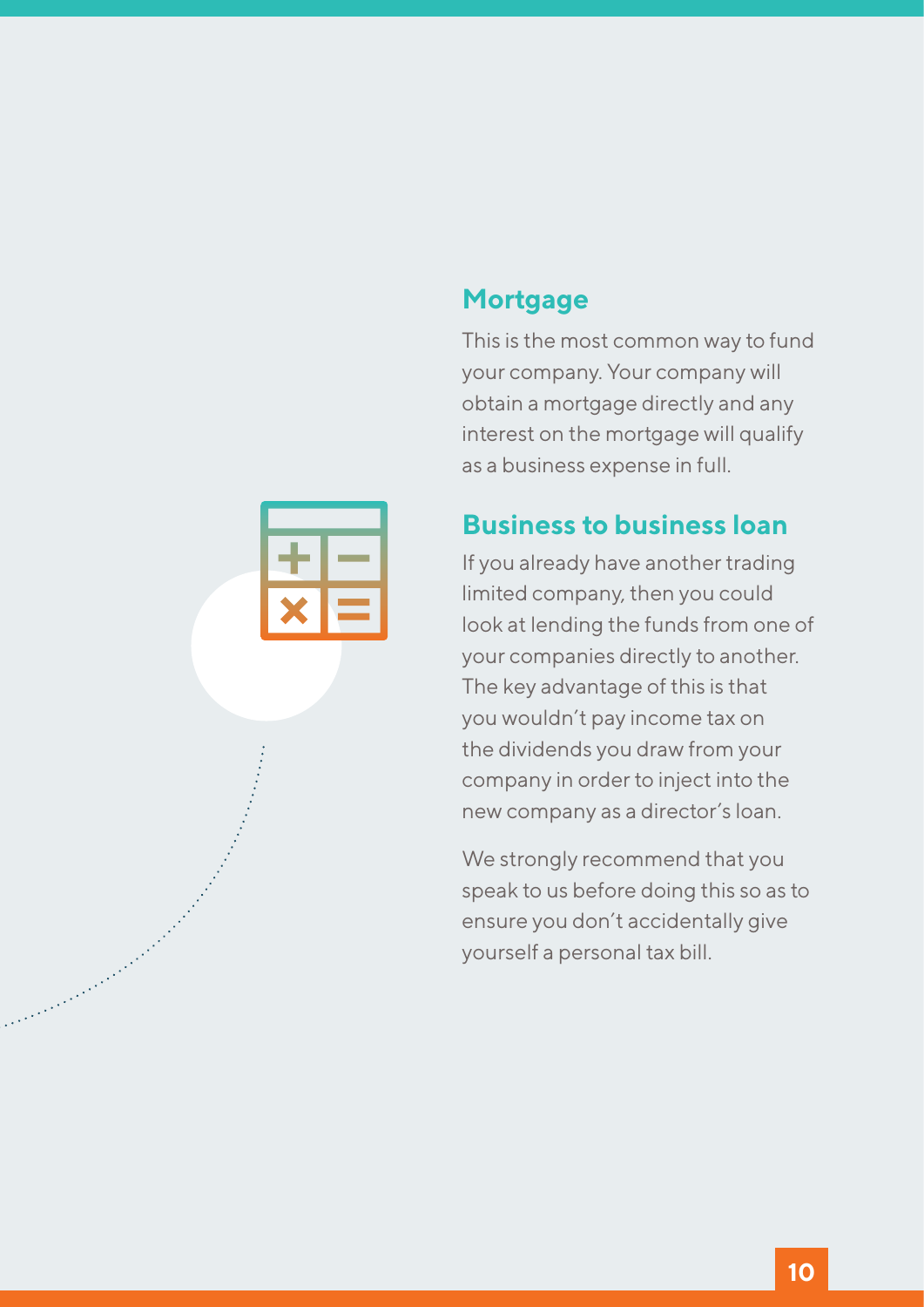### **Limited company director's responsibilities**

As a director of a limited company, you must adhere to the rules set out by The Companies Act and tax legislation. These include legal and financial responsibilities, such as:

#### **Annual accounts**

These need to be submitted on an annual basis to Companies House. This is typically done within nine months of the year end date.

#### **Confirmation Statement**

The Confirmation Statement is submitted to Companies House on an annual basis. This provides them with up to date information on your limited company. This information includes details on directors, the shareholders, and the company's address.

#### **Real time information**

Information must be sent to HMRC about an employee's salary and associated deductions before, or at the same time as the payment is made.

#### **Corporation tax returns**

The Corporation Tax Return needs to be submitted to HMRC with a set of year end accounts.



#### **ATED Returns**

ATED Returns stands for Annual Tax on Enveloped Dwellings. This is an annual form that should be completed if your property has a value of £500,000. If your property is let on a commercial basis then there should not be any liability arising from this. If you can, it's important to ensure that your property is exempt, as tax liabilities can become significant. If you're unsure if your property can be exempt, we are happy to provide guidance on this.

#### **Paying PAYE and NIC**

If your payroll is run on a monthly basis, you need to inform HMRC via Real Time Information (RTI) of any PAYE and NIC payments due. Payment should be made by bank transfer. It may or may not be tax efficient for a salary to be run from your company.

**Top tip:** For simplicity, we advise our clients to submit this at the same time as sending documentation to Companies House.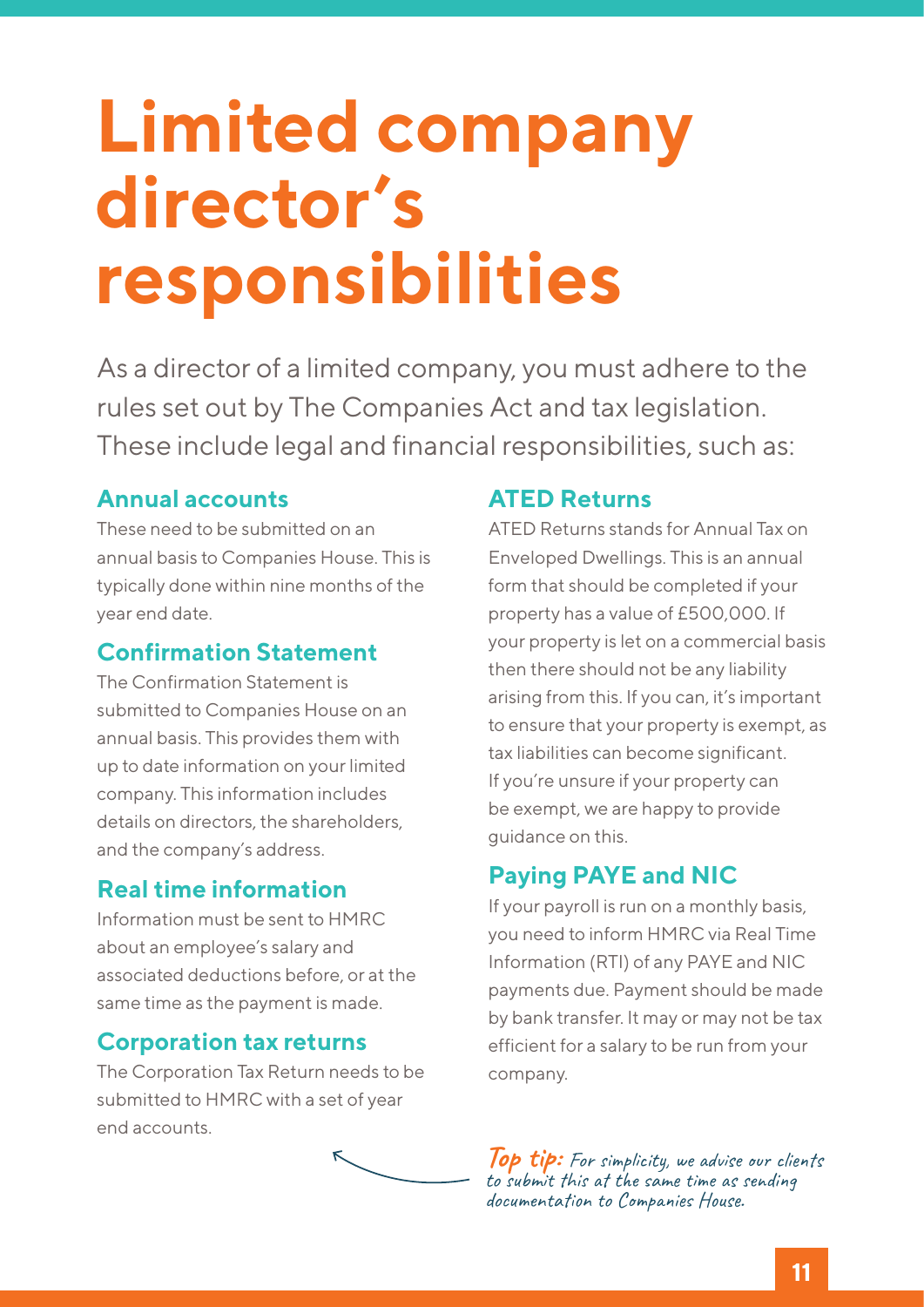

### **Let's talk about expenses**

One of the questions we frequently get asked is, "How can I minimise my tax liability?"

To ensure that the tax liability on your rental profit is a small as possible, it's vital that you keep accurate records of the expenses your rental property has incurred.

The rules are complex surrounding what can and can't be claimed for as expenses for residential properties and furnished holiday lets. However, we've summarised it for you here:

In general, allowable expenses are things you to spend money on as part of the day-to-day running of the property.

#### **This includes:**

- Letting agents' fees
- Legal fees for lets of a year or less, or for renewing a lease for less than 50 years
- Accountants' fees
- Buildings and contents insurance
- Interest on property loans
- **Maintenance** and repairs to the property but not improvements
- Utility bills
- Rent, ground rent, service charges
- **Council Tax**
- • Services you pay for
- Other direct costs of letting the property
- **Replacement** cost of furnishing, though not the initial purchase.

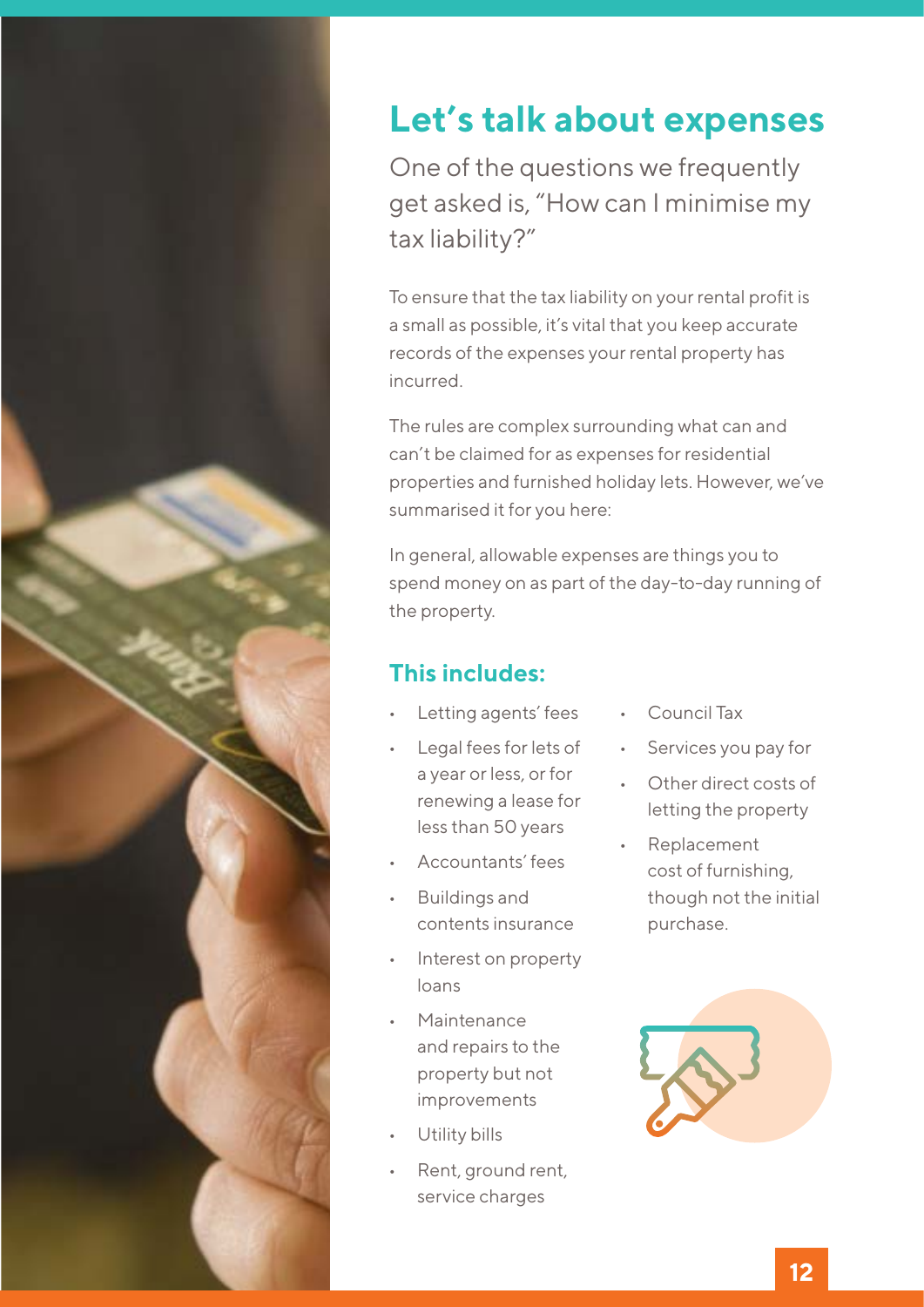**TAKE THE TEST:**

**1**

**5**

# **Is buying through a limited company right for you?**

We've put together a simple 10 second test to determine if purchasing a buy to let property through a limited company is the right option for you:



- Are you looking for a long-term investment?
- **2** Are you a higher rate tax payer or looking at funding via your company?
- **3** Can you confirm you will never live in the property?
- **4** Can you confirm you will not let to a family member?
	- Are you happy to keep the funds in the company if more tax efficient?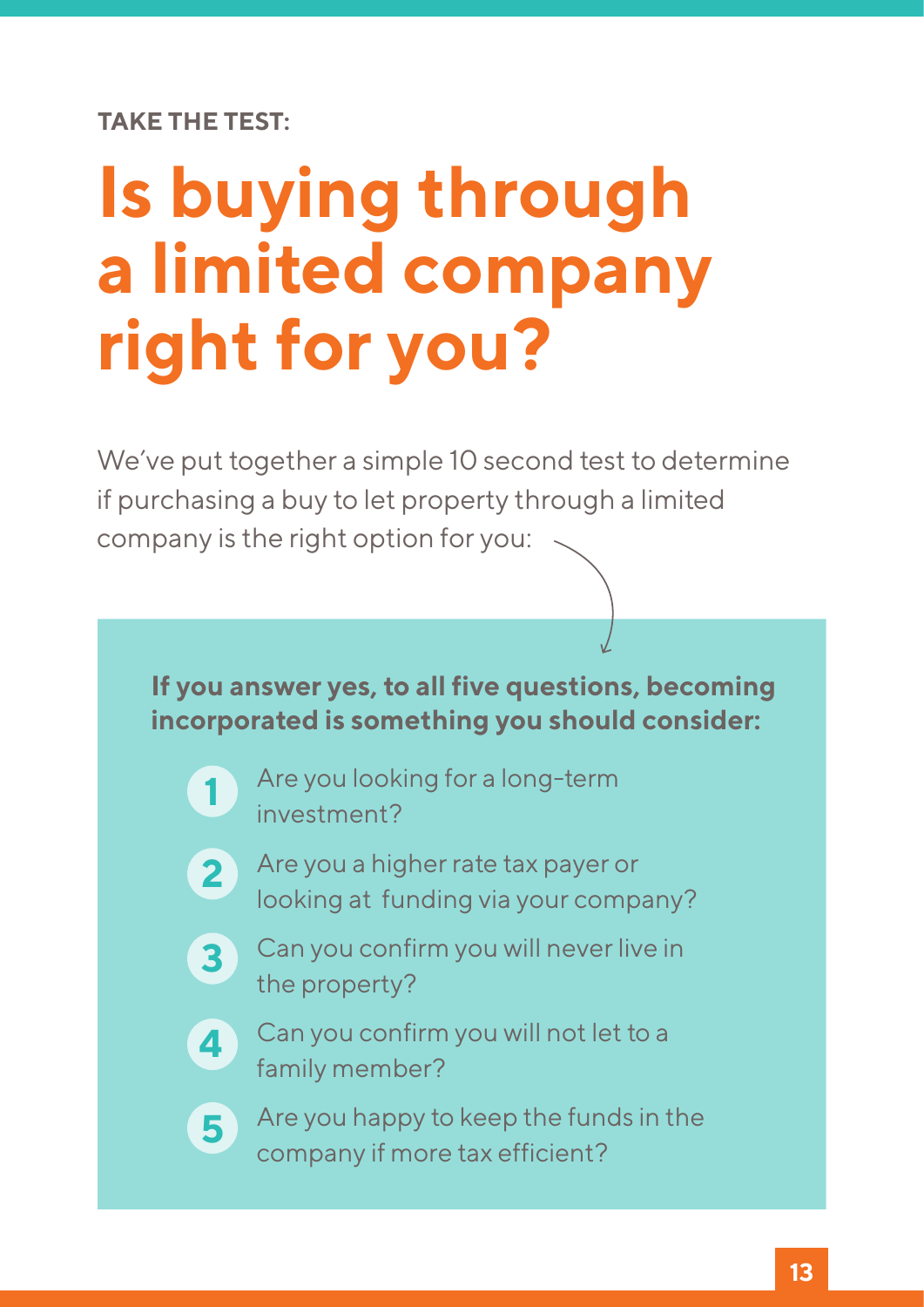### **Thanks for reading. Need more help?**

We hope that our guide has been useful to you. Embarking on a buy-to-let property can be challenging but, ultimately, a very rewarding experience.

Careful planning of buy-to-lets is essential. We would be happy to discuss the options with you. Give us a call on 01962 820375 or send us a message through our website for further advice.